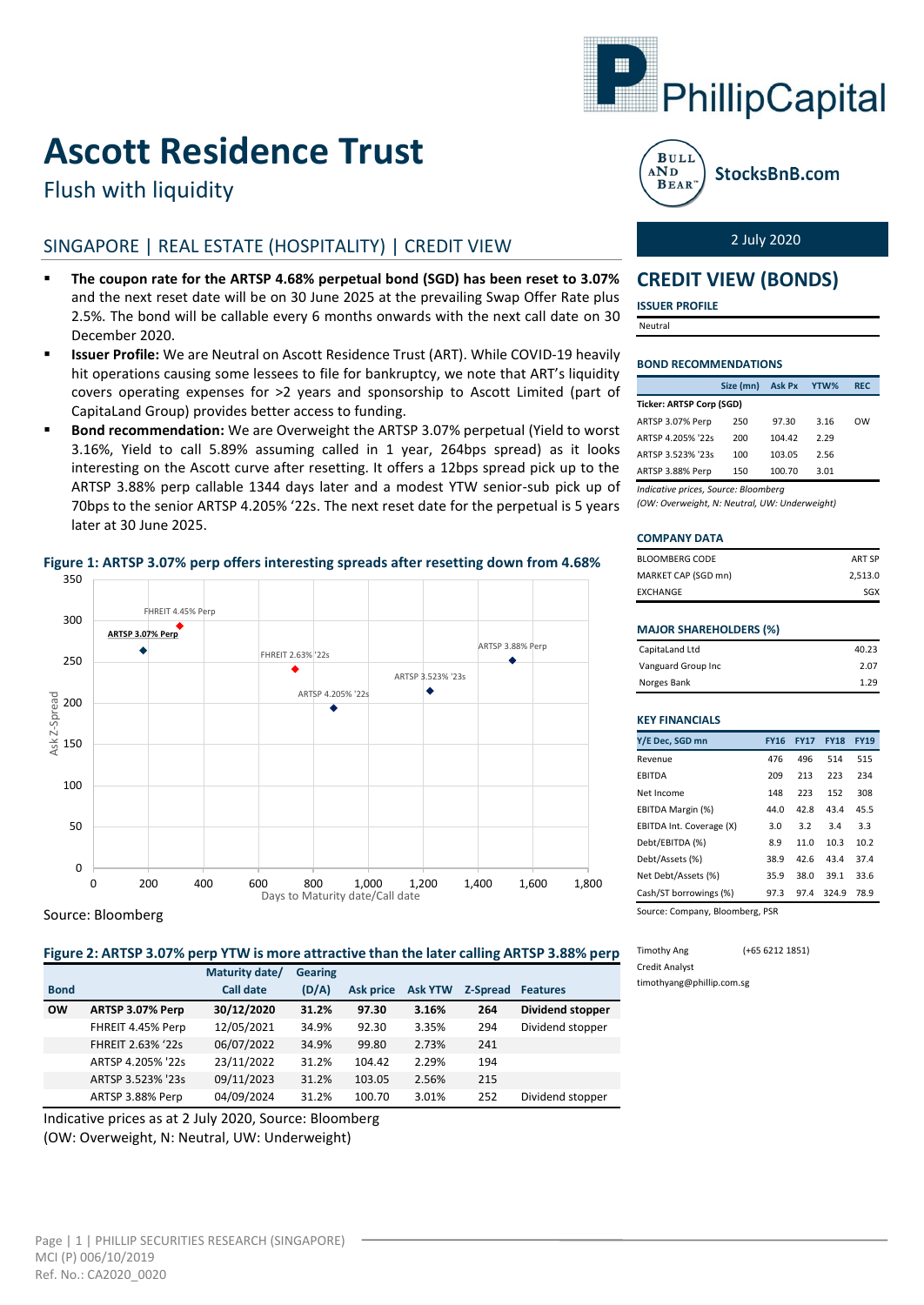PhillipCapital

# **COMPANY BACKGROUND**

Singapore-listed Ascott Residence Trust (ART) is a hospitality trust with a market cap of S\$2.5bn. Its portfolio of serviced apartments, business hotels and rental housing spans 15 countries and 39 countries totalling 88 properties after its merger with Ascendas Hospitality Trust. Majority shareholder, CapitaLand Ltd (40%), is the parent company of ART's sponsor, The Ascott Limited, and its managers Ascott Business Trust Management Pte Ltd and Ascott Residence Trust Management Ltd.

Revenue is derived from 3 types of property leases

- **Master leases (27% of FY19 gross profits)**: Properties have a fixed or minimum rental received from a single lessee for the lease tenure, providing stable income. These leases have longer tenures, with weighted average remaining tenure of 8 years.
- **Management Contracts with Minimum Guaranteed Income (MCMGI) (13% of FY19 gross profits)**: Properties are operated by property operators who have to provide a minimum income guarantee to ART over the term of the contract. Weighted average remaining terms is 2 years.
- **Management Contracts (60% of FY19 gross profits)**: Similar to MCMGI, properties are operated by property operators but do not provide minimum guaranteed income to ART.

#### **CREDIT VIEW**

- **+ Enough liquidity to sustain >2 years of operations with zero revenue.** ART has a cash balance of S\$300mn, credit facilities of S\$425mn (of which S\$200mn is committed capital available for use), and incoming cash proceeds of S\$163mn from the divestment of Somerset Liang Court Singapore in July 2020. This totals S\$888mn in liquidity. Basing off FY19 annual operating expenses of S\$293mn and interest expenses (including perp distributions) of S\$71mn, ART will be able to sustain operations and interest expenses for >2 years without any revenue. We note that operating expenses will also be reduced amidst reduced operations (18 properties temporarily closed as at 30 April 2020).
- **+ Hotel occupancies showing improvement as countries reopen.** Early in June, Marriott, the world's third largest hotel chain, reopened all of its hotels in China as business and leisure travel recovered. The group was upbeat, stating that occupancy rate was now at 40%, from a low of 7% in late January. While hotel room and occupancy rates may not recover to pre-COVID levels any time soon, we expect a decent recovery as borders are opened and lockdown measures are eased. 8% of ART's gross profits come from China.
- **+ Large debt headroom of S\$1.2bn with 69% of assets unencumbered to help ART through debt maturities.** With gearing levels at 31.2% as at 31 March 2020, ART has a debt headroom of S\$1.2bn before reaching the MAS REIT leverage ceiling of 50%. With connections to Capitaland and 69% of assets unencumbered (S\$2.34bn of available loan amount assuming LTV of 60%), access to funding will be smooth.

With the risk of loss of property values amidst COVID-19, we note that ART's portfolio can lose 38% before gearing levels reach the MAS 50% gearing limit (assuming constant debt levels). As a reference, hospitality valuations fell 6% during the GFC. With regards to perpetual bondholders, ART's asset values can fall 63% before perpetual bondholders take a haircut.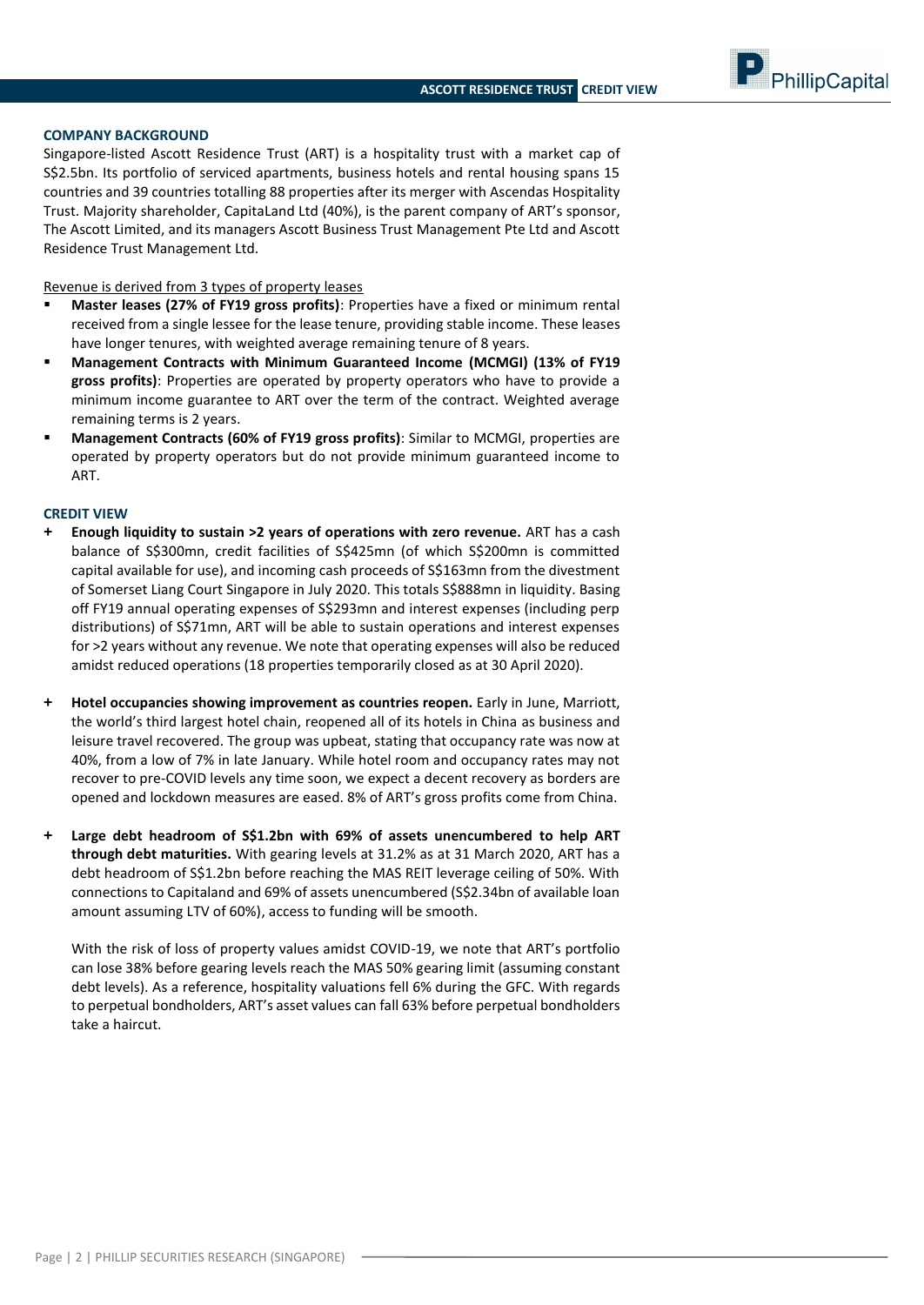



# **Figure 3: Well distributed debt maturity profile with no significant maturity tower until 2022**

**- Risk of non-renewal of expiring master leases mitigated by links to sponsor.** 18.2% of master leases in terms of gross rental income (GRI) is due to expire in 2020. Master leases contributed 27% of ART's total gross profits in FY19. While the master lease expiries may be a material concern, we note that ART's sponsor The Ascott Limited contributes 66% of master leases gross profits (or 18% of total gross profits) in FY19. With ART's sponsor as a major lessee of ART's master leases, we think that non-renewal risk is reduced with sponsor support.



**Figure 4: 18.2% of gross rental income from master leases expire in 2020**

On 27 April 2020, WBF Hotels & Resorts (WBF), the master lessee of 3 Japan properties, filed for civil rehabilitation (bankruptcy). The 3 properties made up 1.8% of ART's valuation that would have contributed S\$6.7mn (1.3% of FY19 total revenue) in rent on a full-year basis. The impact of the default is small given ART's large and diversified portfolio, and ART has 3 months' worth of security deposits for the leases.

Source: Company

Source: Company, PSR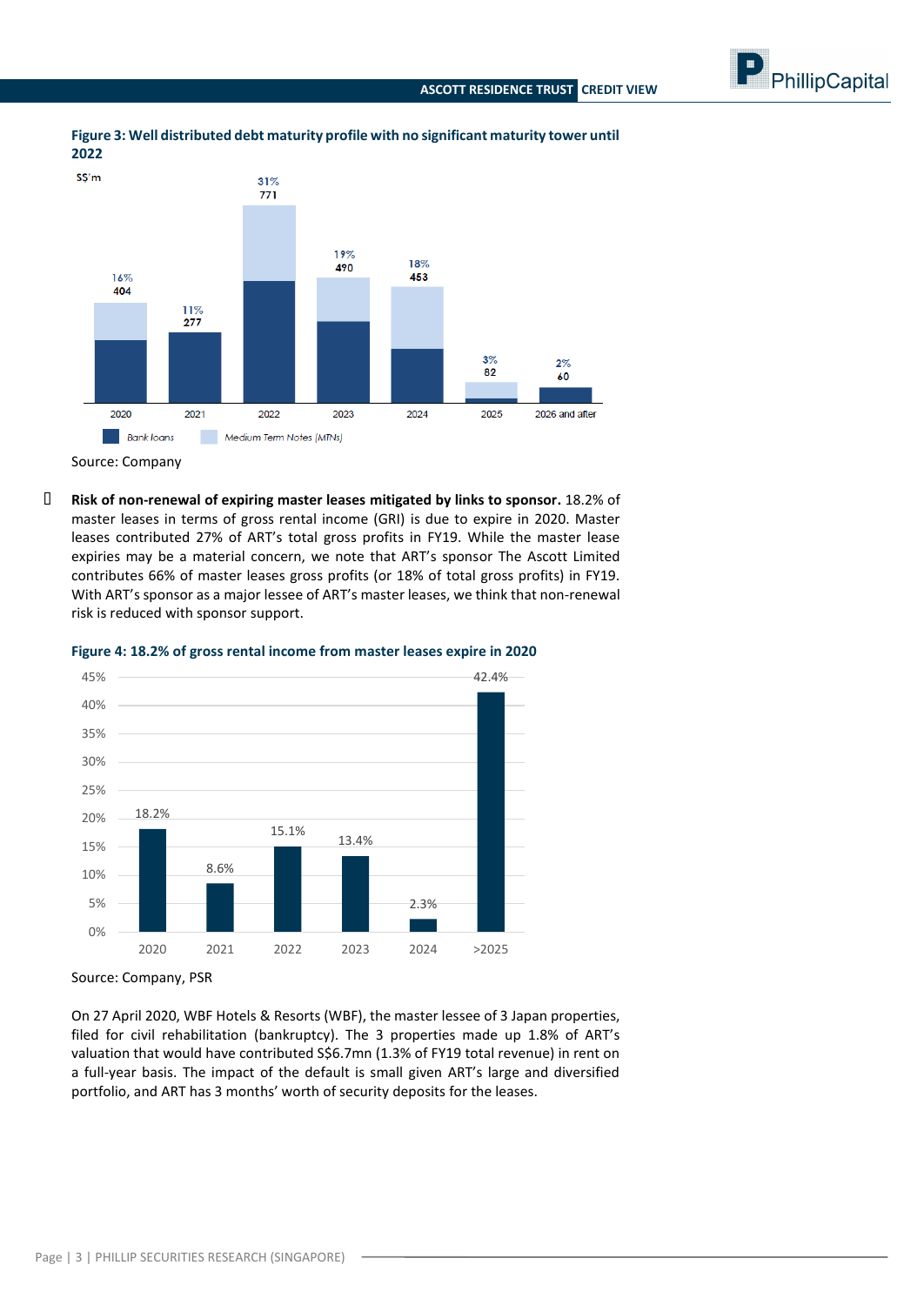# **Financials**

## **Financial Statements**

| Y/E Dec, SGD mn                    | <b>FY16</b> | <b>FY17</b> | <b>FY18</b> | <b>FY19</b> |
|------------------------------------|-------------|-------------|-------------|-------------|
| <b>Income Statement</b>            |             |             |             |             |
| Revenue                            | 476         | 496         | 514         | 515         |
| <b>EBITDA</b>                      | 209         | 213         | 223         | 234         |
| <b>EBIT</b>                        | 193         | 196         | 208         | 222         |
| Interest expense (incl perps)      | (69)        | (66)        | (66)        | (71)        |
| Profit before tax                  | 180         | 274         | 195         | 353         |
| Net income                         | 148         | 223         | 152         | 308         |
| EBITDA margin (%)                  | 44.0        | 42.8        | 43.4        | 45.5        |
| EBIT margin (%)                    | 40.6        | 39.5        | 40.4        | 43.1        |
| Net margin (%)                     | 31.1        | 44.8        | 29.5        | 59.9        |
| <b>Balance Sheet</b>               |             |             |             |             |
| Cash and cash equivalents          | 143         | 257         | 228         | 246         |
| Receivables                        | 69          | 67          | 57          | 90          |
| Investment properties              | 4,504       | 4,908       | 4,679       | 5,660       |
| <b>Total assets</b>                | 4.791       | 5.493       | 5.309       | 6.390       |
| Short-term debt                    | 147         | 264         | 70          | 312         |
| Long-term debt                     | 1.716       | 1,681       | 1,835       | 1,683       |
| Perpetuals                         | 0           | 397         | 397         | 397         |
| Total liabilities (adj for perps)  | 1,863       | 2,343       | 2,303       | 2.392       |
| Net debt (adj for perps)           | 1,720       | 2,085       | 2.075       | 2,146       |
| Shareholder Equity (adj for perps) | 2,682       | 2,775       | 2,734       | 3,366       |
| <b>Cash Flow Statement</b>         |             |             |             |             |
| Cashflow from operations           | 200         | 181         | 227         | 194         |
| <b>Net CAPEX</b>                   | (180)       | (483)       | 12          | 262         |
| <b>Dividends</b>                   | (131)       | (148)       | (153)       | (164)       |
| Free cashflow to firm              | 20          | (302)       | 239         | 456         |

| <b>Credit Ratios</b>     |             |             |             |             |
|--------------------------|-------------|-------------|-------------|-------------|
| Y/E Dec                  | <b>FY16</b> | <b>FY17</b> | <b>FY18</b> | <b>FY19</b> |
| EBITDA Int. Coverage (X) | 3.0         | 32          | 34          | 3.3         |
| EBIT Int. Coverage (X)   | 28          | 3.0         | 3.1         | 3.1         |
| Debt/EBITDA (X)          | 8.9         | 11.0        | 10.3        | 10.2        |
| Debt/EBIT (X)            | 9.6         | 12.0        | 11 1        | 10.8        |
| Debt/Equity (%)          | 69.4        | 844         | 84.2        | 71 1        |
| Debt/Assets (%)          | 38.9        | 42.6        | 43.4        | 37.4        |
| Net debt/Assets (%)      | 35.9        | 38.0        | 39.1        | 33.6        |
| Cash/Short-term debt (%) | 97.3        | 97.4        | 324.9       | 78.9        |
|                          |             |             |             |             |

Source: Company, PSR

Source: Company, PSR

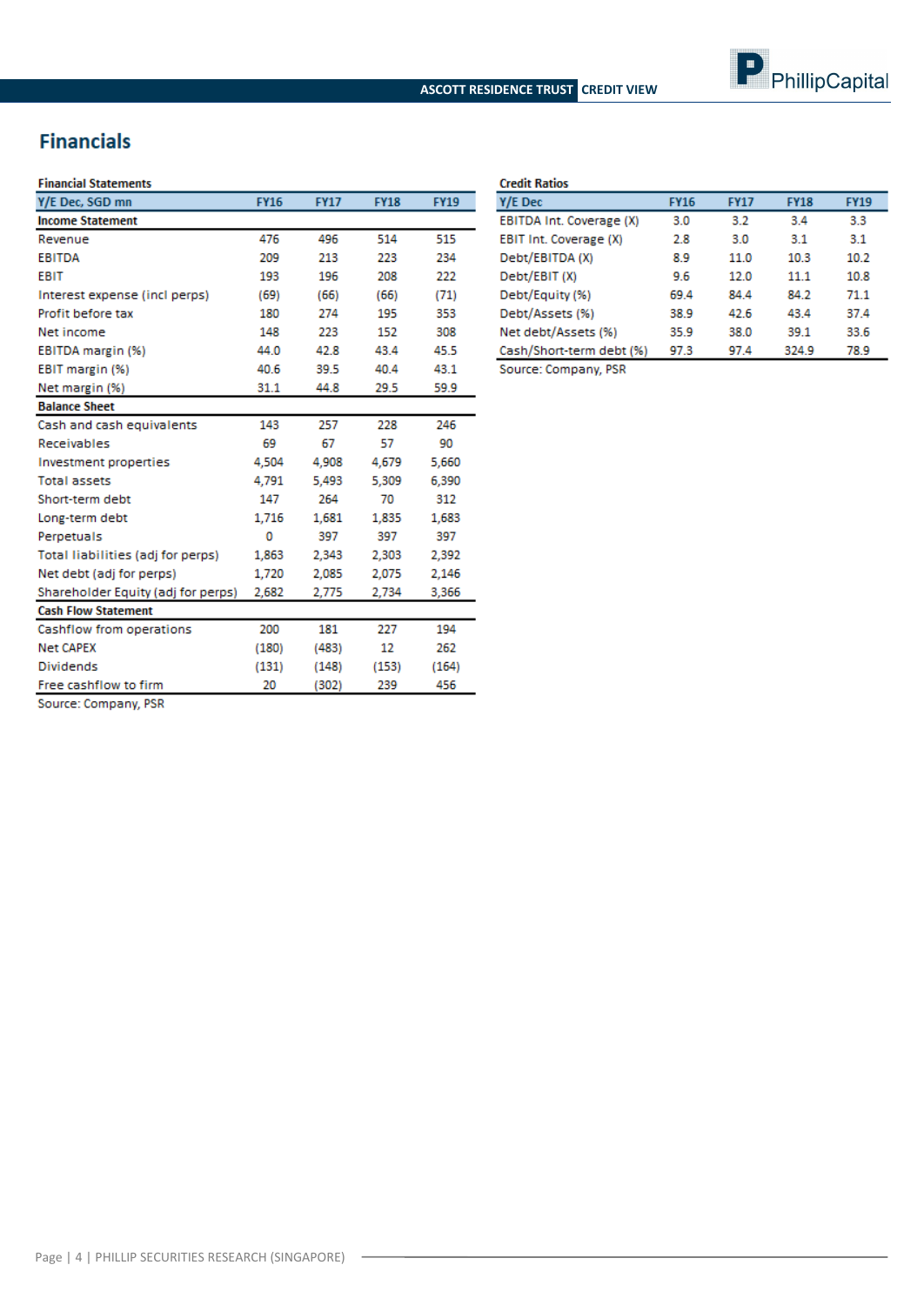# **ASCOTT RESIDENCE TRUST CREDIT VIEW**



#### **Head of Research Research Admin**

Natalie Ong - [natalieongpf@phillip.com.sg](mailto:natalieongpf@phillip.com.sg)

**Credit Analyst (Bonds) Banking & Financials | Healthcare** Timothy Ang - timothyang@phillip.com.sg Tay Wee Kuang - taywk@phillip.com.sg

**SINGAPORE Phillip Securities Pte Ltd** Raffles City Tower 250, North Bridge Road #06-00 Singapore 179101 Tel +65 6533 6001 Fax +65 6535 6631 Website[: www.poems.com.sg](http://www.poems.com.sg/)

#### **JAPAN**

**Phillip Securities Japan, Ltd.** 4-2 Nihonbashi Kabuto-cho Chuo-ku, Tokyo 103-0026 Tel +81-3 3666 2101 Fax +81-3 3666 6090 Website[: www.phillip.co.jp](http://www.phillip.co.jp/)

**THAILAND Phillip Securities (Thailand) Public Co. Ltd** 15th Floor, Vorawat Building, 849 Silom Road, Silom, Bangrak, Bangkok 10500 Thailand Tel +66-2 6351700 / 22680999 Fax +66-2 22680921 Website [www.phillip.co.th](http://www.phillip.co.th/)

# **UNITED STATES**

**Phillip Capital Inc** 141 W Jackson Blvd Ste 3050 The Chicago Board of Trade Building Chicago, IL 60604 USA Tel +1-312 356 9000 Fax +1-312 356 9005 Website[: www.phillipusa.com](http://www.phillipusa.com/)

#### **INDIA**

**PhillipCapital (India) Private Limited** No.1, 18th Floor, Urmi Estate 95, Ganpatrao Kadam Marg Lower Parel West, Mumbai 400-013 Maharashtra, India Tel: +91-22-2300 2999 / Fax: +91-22-2300 2969 Website[: www.phillipcapital.in](http://www.phillipcapital.in/)

#### **CAMBODIA Phillip Bank Plc**

Ground Floor of B-Office Centre,#61-64, Norodom Blvd Corner Street 306,Sangkat Boeung Keng Kang 1, Khan Chamkamorn, Phnom Penh, Cambodia Tel: 855 (0) 7796 6151/855 (0) 1620 0769 Website[: www.phillipbank.com.kh](http://www.phillipbank.com.kh/)

**Contact Information (Singapore Research Team)**

**Contact Information (Regional Member Companies) MALAYSIA Phillip Capital Management Sdn Bhd** B-3-6 Block B Level 3 Megan Avenue II, No. 12, Jalan Yap Kwan Seng, 50450 Kuala Lumpur Tel +603 2162 8841 Fax +603 2166 5099

Website[: www.poems.com.my](http://www.poems.com.my/)

#### **INDONESIA**

**PT Phillip Securities Indonesia** ANZ Tower Level 23B, Jl Jend Sudirman Kav 33A Jakarta 10220 – Indonesia Tel +62-21 5790 0800 Fax +62-21 5790 0809 Website: [www.phillip.co.id](http://www.phillip.co.id/)

**FRANCE King & Shaxson Capital Limited**

3rd Floor, 35 Rue de la Bienfaisance 75008 Paris France Tel +33-1 45633100 Fax +33-1 45636017 Website[: www.kingandshaxson.com](http://www.kingandshaxson.com/)

# **AUSTRALIA**

**Phillip Capital Limited** Level 10, 330 Collins Street Melbourne, Victoria 3000, Australia Tel +61-03 8633 9803 Fax +61-03 8633 9899 Website[: www.phillipcapital.com.au](http://www.phillipcapital.com.au/)

### **TURKEY**

**PhillipCapital Menkul Degerler** Dr. Cemil Bengü Cad. Hak Is Merkezi No. 2 Kat. 6A Caglayan 34403 Istanbul, Turkey Tel: 0212 296 84 84 Fax: 0212 233 69 29 Website[: www.phillipcapital.com.tr](http://www.phillipcapital.com.tr/)

Paul Chew – [paulchewkl@phillip.com.sg](mailto:paulchewkl@phillip.com.sg) Siti Nursyazwina - [syazwina@phillip.com.sg](mailto:syazwina@phillip.com.sg) Siti Nursyazwina - syazwina@phillip.com.sg

**Property | REITs**<br> **Property | REITs Small-Mid Cap Small-Mid Cap Small-Mid Cap Tan Jie Hui - tanjhf@phillip.com.sg <b>Small-Mid Cap Chua Wei Ren – chuawr@phillip.com.sg Chua Wei Ren – chuawr@phillip.com.sg** 

**HONG KONG Phillip Securities (HK) Ltd** 11/F United Centre 95 Queensway Hong Kong Tel +852 2277 6600 Fax +852 2868 5307 Websites**:** [www.phillip.com.hk](http://www.phillip.com.hk/)

#### **CHINA**

**Phillip Financial Advisory (Shanghai) Co Ltd** No 550 Yan An East Road, Ocean Tower Unit 2318, Postal code 200001 Tel +86-21 5169 9200 Fax +86-21 6351 2940 Website[: www.phillip.com.cn](http://www.phillip.com.cn/)

**UNITED KINGDOM**

**King & Shaxson Capital Limited** 6th Floor, Candlewick House, 120 Cannon Street, London, EC4N 6AS Tel +44-20 7426 5950 Fax +44-20 7626 1757 Website[: www.kingandshaxson.com](http://www.kingandshaxson.com/)

**SRI LANKA**

**Asha Phillip Securities Limited** No. 60, 5th Lane, Colombo 3, Sri Lanka Tel: (94) 11 2429 100 Fax: (94) 11 2429 199 Website[: www.ashaphillip.net](http://www.ashaphillip.net/)

# **DUBAI**

**Phillip Futures DMCC** Member of the Dubai Gold and Commodities Exchange (DGCX) Unit No 601, Plot No 58, White Crown Bldg, Sheikh Zayed Road, P.O.Box 212291 Dubai-UAE Tel: +971-4-3325052 / Fax: + 971-4-3328895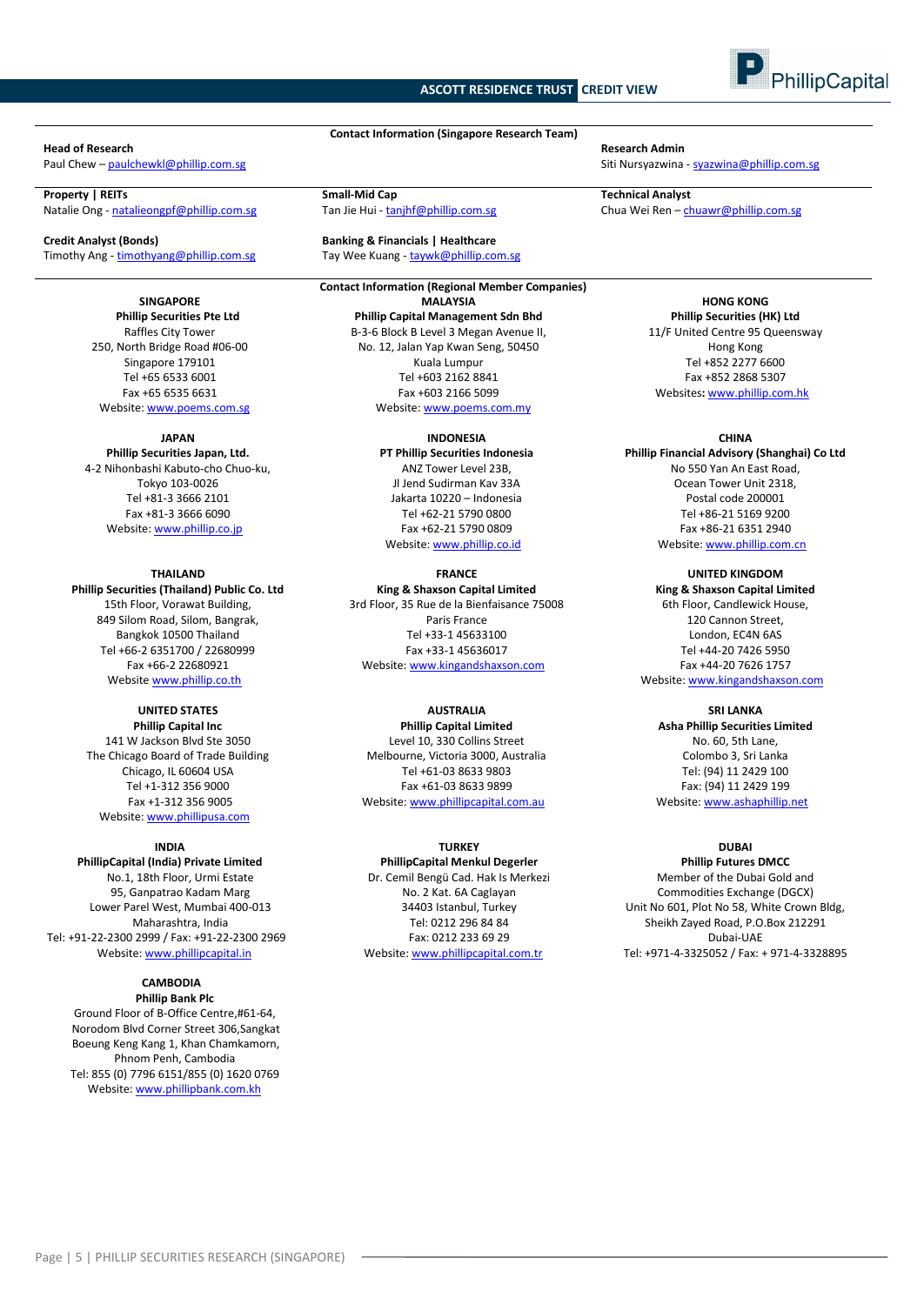

#### **Definitions**

Please note that Bond Recommendations and Issuer Profile Ratings are based on both quantitative and qualitative factors as of the publishing of this report. They may not be relied upon depending on changes to the bond's price, underlying risk free rates and implied credit spread based on the issuer's credit profile.

#### **Bond recommendation:**

**Overweight ("OW")** – We expect the issuer's specific bond to outperform the issuer's other bonds, bonds of issuers operating within the same sector, or bonds with similar tenors but from different sectors over the next six months.

**Neutral ("N")** – We expect the issuer's specific bond to perform in line with the issuer's other bonds, bonds of issuers operating within the same sector, or bonds with similar tenors but from different sectors over the next six months.

**Underweight ("UW")** – We expect the issuer's specific bond to underperform the issuer's other bonds, bonds of issuers operating within the same sector, or bonds with similar tenors but from different sectors over the next six months.

#### **Issuer profile rating:**

**Positive ("Pos") –** We view the issuer's credit profile as strong or expected to become strong over the next six months. **Neutral ("N") –** We view the issuer's credit profile as fair or expected to become fair over the next six months. **Negative ("Neg") –** We view the issuer's credit profile as weak or expected to become weak over the next six months.

#### **Important Information**

This report is prepared and/or distributed by Phillip Securities Research Pte Ltd ("Phillip Securities Research"), which is a holder of a financial adviser's licence under the Financial Advisers Act, Chapter 110 in Singapore.

By receiving or reading this report, you agree to be bound by the terms and limitations set out below. Any failure to comply with these terms and limitations may constitute a violation of law. This report has been provided to you for personal use only and shall not be reproduced, distributed or published by you in whole or in part, for any purpose. If you have received this report by mistake, please delete or destroy it, and notify the sender immediately.

The information and any analysis, forecasts, projections, expectations and opinions (collectively, the "Research") contained in this report has been obtained from public sources which Phillip Securities Research believes to be reliable. However, Phillip Securities Research does not make any representation or warranty, express or implied that such information or Research is accurate, complete or appropriate or should be relied upon as such. Any such information or Research contained in this report is subject to change, and Phillip Securities Research shall not have any responsibility to maintain or update the information or Research made available or to supply any corrections, updates or releases in connection therewith.

Any opinions, forecasts, assumptions, estimates, valuations and prices contained in this report are as of the date indicated and are subject to change at any time without prior notice. Past performance of any product referred to in this report is not indicative of future results.

This report does not constitute, and should not be used as a substitute for, tax, legal or investment advice. This report should not be relied upon exclusively or as authoritative, without further being subject to the recipient's own independent verification and exercise of judgment. The fact that this report has been made available constitutes neither a recommendation to enter into a particular transaction, nor a representation that any product described in this report is suitable or appropriate for the recipient. Recipients should be aware that many of the products, which may be described in this report involve significant risks and may not be suitable for all investors, and that any decision to enter into transactions involving such products should not be made, unless all such risks are understood and an independent determination has been made that such transactions would be appropriate. Any discussion of the risks contained herein with respect to any product should not be considered to be a disclosure of all risks or a complete discussion of such risks.

Nothing in this report shall be construed to be an offer or solicitation for the purchase or sale of any product. Any decision to purchase any product mentioned in this report should take into account existing public information, including any registered prospectus in respect of such product.

Phillip Securities Research, or persons associated with or connected to Phillip Securities Research, including but not limited to its officers, directors, employees or persons involved in the issuance of this report, may provide an array of financial services to a large number of corporations in Singapore and worldwide, including but not limited to commercial / investment banking activities (including sponsorship, financial advisory or underwriting activities), brokerage or securities trading activities. Phillip Securities Research, or persons associated with or connected to Phillip Securities Research, including but not limited to its officers, directors, employees or persons involved in the issuance of this report, may have participated in or invested in transactions with the issuer(s) of the securities mentioned in this report, and may have performed services for or solicited business from such issuers. Additionally, Phillip Securities Research, or persons associated with or connected to Phillip Securities Research, including but not limited to its officers, directors, employees or persons involved in the issuance of this report, may have provided advice or investment services to such companies and investments or related investments, as may be mentioned in this report.

Phillip Securities Research or persons associated with or connected to Phillip Securities Research, including but not limited to its officers, directors, employees or persons involved in the issuance of this report may, from time to time maintain a long or short position in securities referred to herein, or in related futures or options, purchase or sell, make a market in, or engage in any other transaction involving such securities, and earn brokerage or other compensation in respect of the foregoing. Investments will be denominated in various currencies including US dollars and Euro and thus will be subject to any fluctuation in exchange rates between US dollars and Euro or foreign currencies and the currency of your own jurisdiction. Such fluctuations may have an adverse effect on the value, price or income return of the investment.

To the extent permitted by law, Phillip Securities Research, or persons associated with or connected to Phillip Securities Research, including but not limited to its officers, directors, employees or persons involved in the issuance of this report, may at any time engage in any of the above activities as set out above or otherwise hold an interest, whether material or not, in respect of companies and investments or related investments, which may be mentioned in this report. Accordingly, information may be available to Phillip Securities Research, or persons associated with or connected to Phillip Securities Research, including but not limited to its officers, directors, employees or persons involved in the issuance of this report, which is not reflected in this report, and Phillip Securities Research, or persons associated with or connected to Phillip Securities Research, including but not limited to its officers, directors, employees or persons involved in the issuance of this report, may, to the extent permitted by law, have acted upon or used the information prior to or immediately following its publication. Phillip Securities Research, or persons associated with or connected to Phillip Securities Research, including but not limited its officers, directors, employees or persons involved in the issuance of this report, may have issued other material that is inconsistent with, or reach different conclusions from, the contents of this report.

The information, tools and material presented herein are not directed, intended for distribution to or use by, any person or entity in any jurisdiction or country where such distribution, publication, availability or use would be contrary to the applicable law or regulation or which would subject Phillip Securities Research to any registration or licensing or other requirement, or penalty for contravention of such requirements within such jurisdiction.

This report is intended for general circulation only and does not take into account the specific investment objectives, financial situation or particular needs of any particular person. The products mentioned in this report may not be suitable for all investors and a person receiving or reading this report should seek advice from a